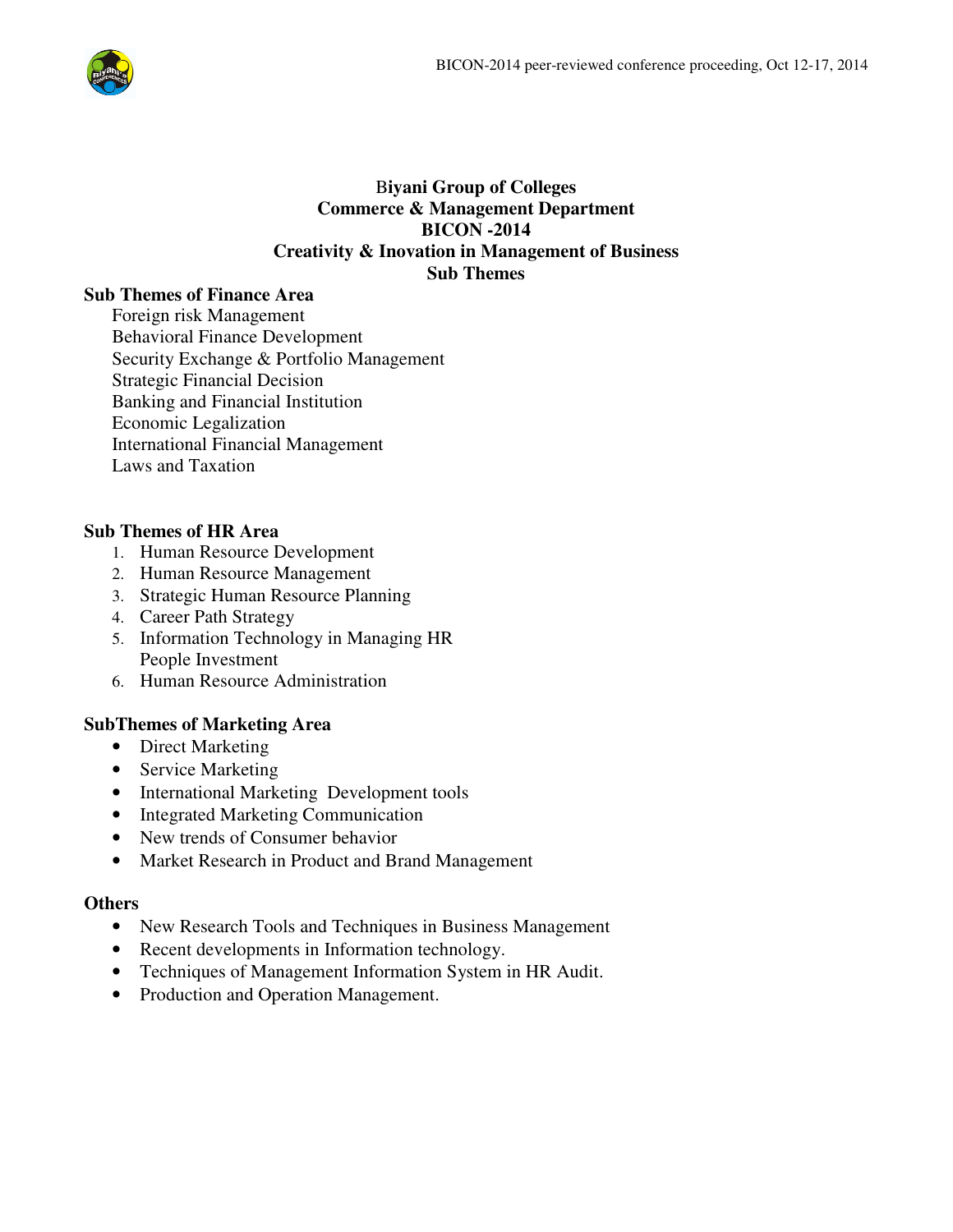

Day and name of the session:  $Oct_$ ,  $S_$ , Request for oral presentation: Yes / No

# **Title of your Paper**

# **Author Name<sup>1</sup> and Author Name<sup>2</sup>**

*<sup>1</sup>University of Z, COUNTRY <sup>2</sup>Company Z, COUNTRY*

#### **ABSTRACT:**

Your paper is expected to have a total length of four pages. This template is an example for the submission of a a manuscript. The manuscript that you prepare will be used as it is received and it will be produced with ISBN and in physical form . State the essence and novelty of your work objectively in the abstract section with a limit of words not to exceed 300 words. -The abstract must be illuminating and explain the purpose, scope and conclusion of the performed research work. The font size of the text throughout the paper should be New Times Roman 10.5-point. The Publication Preparation Guidelines explain instructions for your manuscript layout and must be adhered to.

**KEYWORDS**: Provide maximum 4 keywords.

#### **INTRODUCTION:**

State here the background and review of literature within a limit of words not to exceed 800 words. Please use short, direct, and complete sentences. Framing of sentences should be complete and self-explanatory with a continuous flow.

Please send your paper in this format to the convener at convenerism<sup>o</sup>biyaniconference.com before Sept 25 2014. All the submitted paper will be peer-reviewed by specially appointed reviewing committee members and notice of acceptance or rejection will be sent by E-mail on **Sept 30, 2014**. Two best papers from each session theme will be selected for oral presentation (05 min presentation and 2min Q/A).

#### **RESULT AND DISCUSSION:**

Describe and state your result and discussion. You can use Figure and/or Table to support your result. Your paper is expected to have a total length of three full A4 pages. Longer papers with maximum two additional pages will be printed only if accompanied by a mandatory per page over-length charge of INR 500 per page.

The Figure legends & Table headings should be in 10 point Times New Roman Font. It should be in Bold, Center Aligned and Title Case. The figures & Tables should be Self-Made, Simple, Crystal clear, centered aligned, separately numbered & self-explained. Figure legend should be placed below the Figure and Table heading should be placed above the Table. Sources of data should be mentioned below the table/ figure and it should be ensured that the tables/ figures are referred to, from the main text.

*Add your Figure image/table*

*Figure 1: Caption of the figure*

#### **EXPERIMENTAL:**

Describe the experimental or field work done to conduct your research work.

#### **CONCLUSION:**

Briefly and precisely conclude your study words not to exceed 50 words.